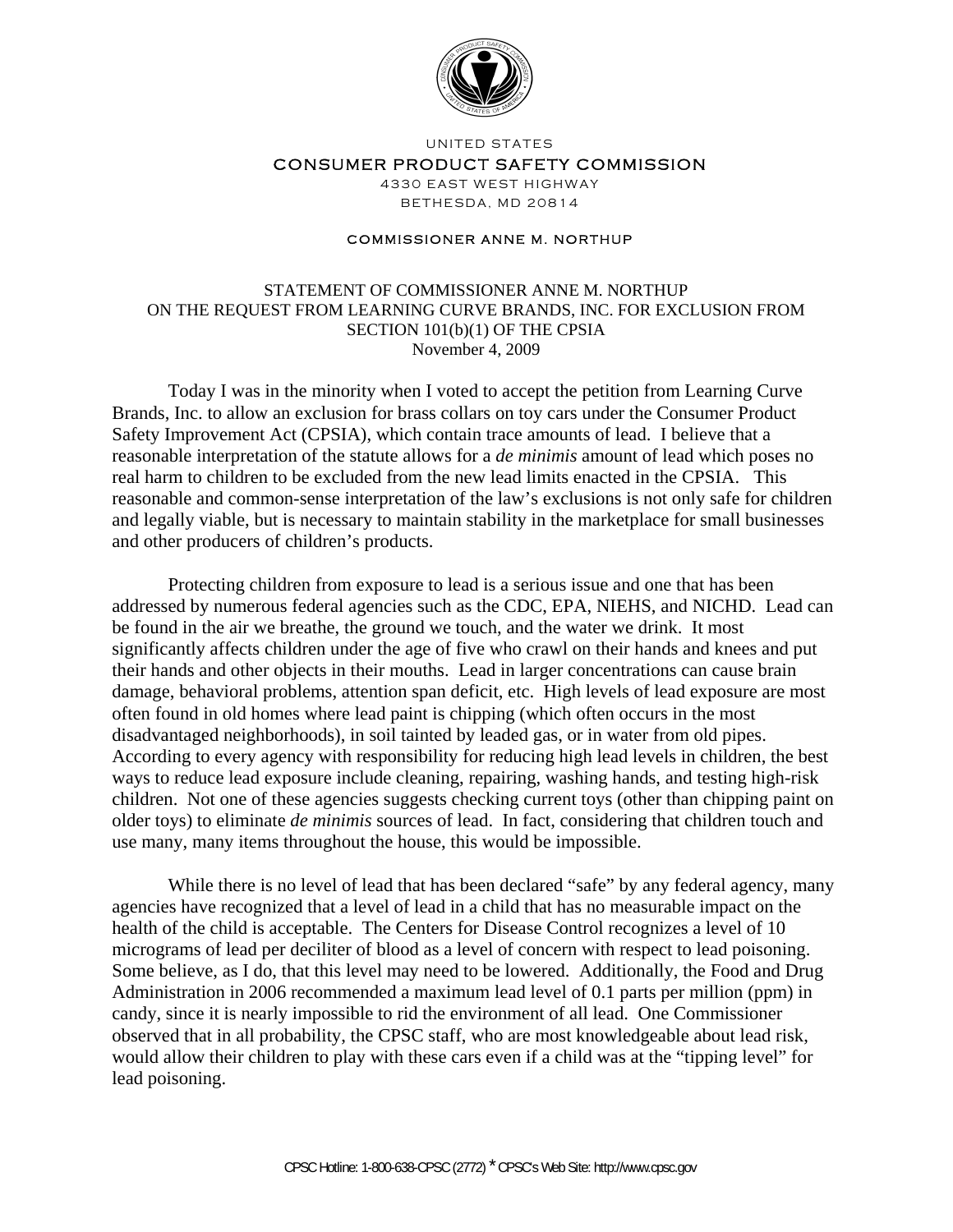## Page 2

 $\overline{a}$ 

Unfortunately, the Commission's vote today to deny Learning Curve's petition to allow brass collars on toys finalized interpretations of "any" and "absorption" in exceptions under the CPSIA, in a way that no product will meet this standard. Thus, it is an exception written into the statute that has been rendered useless.

While the CPSIA bans children's products containing lead in excess of certain levels, it also explicitly exempts some materials and products that "will neither—(A) result in the absorption of **any** lead into the human body" nor "(B) have any other adverse impact on public health or safety." Even the most trivial trace of lead detected in a wipe test can theoretically come off on the hand, move from hand to mouth, get ingested, and then get absorbed (albeit at undetectable levels in the blood). The product in question in the petition, brass collars on wheels, contains a lower level of absorbable lead than what the Food and Drug Administration has found to be acceptable in a piece of candy. The brass collars registered above zero on the wipe test (.8 µg or 8/10,000,000 grams). Even though the lead cannot leach out or be extracted by saliva, rubbing away minute amounts of the metal, brass in this case, allows trace amounts of lead to wear off. Thus the exclusion would no longer apply if "any" means zero. In fact, the Commission staff conceded that they are not aware of any materials to which the exclusion based on absorption would apply.

I voted to accept Learning Curve's petition for an exclusion because I disagree with the determination that the law allows for zero flexibility for the definition of "absorption of any lead." For the following reasons, I believe there are numerous ways that the statute allows for a *de minimis* exception to the lead ban:

First, a narrow interpretation of the provision in question,  $\S 101(b)(1)(A)$ , contradicts several accepted canons of statutory construction. The "whole act" canon dictates not just looking to the general words used in a particular clause, but interpreting them in view of the entire statute and its wider purposes. Disregarding this canon provides an interpretation that misses the forest for the trees. Section 101(b)(1) explicitly establishes an exception to the lead ban, so it cannot properly be read *not* to establish one. The scope of the exceptions established elsewhere in § 101(b) provides additional reason to think that the first, most broadly worded exception of the series is more than an empty set. In § 101(b)(2), Congress created an exception for inaccessible component parts, which the Commission has interpreted to cover many products. In § 101(b)(4), Congress created an exception for electronic devices, which the Commission already has interpreted to include many children's products. Read in the context of the whole act, it is hard to believe that  $\S 101(b)(1)$  was intended as a vanishingly small exception when the other adjoining exceptions are not narrow ones.

The canon against "surplusage" likewise requires that "a statute should be interpreted so as not to render one part inoperative."<sup>1</sup> An agency—no less than a court—must give force to every provision of an enactment. A narrow reading of the word "any" not only renders the absorption exception inoperative, but it also makes other parts of §101(b)(1) pointless. For example, the discussion of "objective, peer-reviewed, scientific evidence," the reference to "reasonably foreseeable use and abuse" and the mention of "other adverse impacts on public

<sup>1</sup> *Colautti v. Franklin*, 439 U.S. 379, 392 (1979); see also *Exxon Corp. v. Hunt*, 475 U.S. 355, 369 n. 14 (1986) (noting that every phrase is presumed to add something to the statutory command).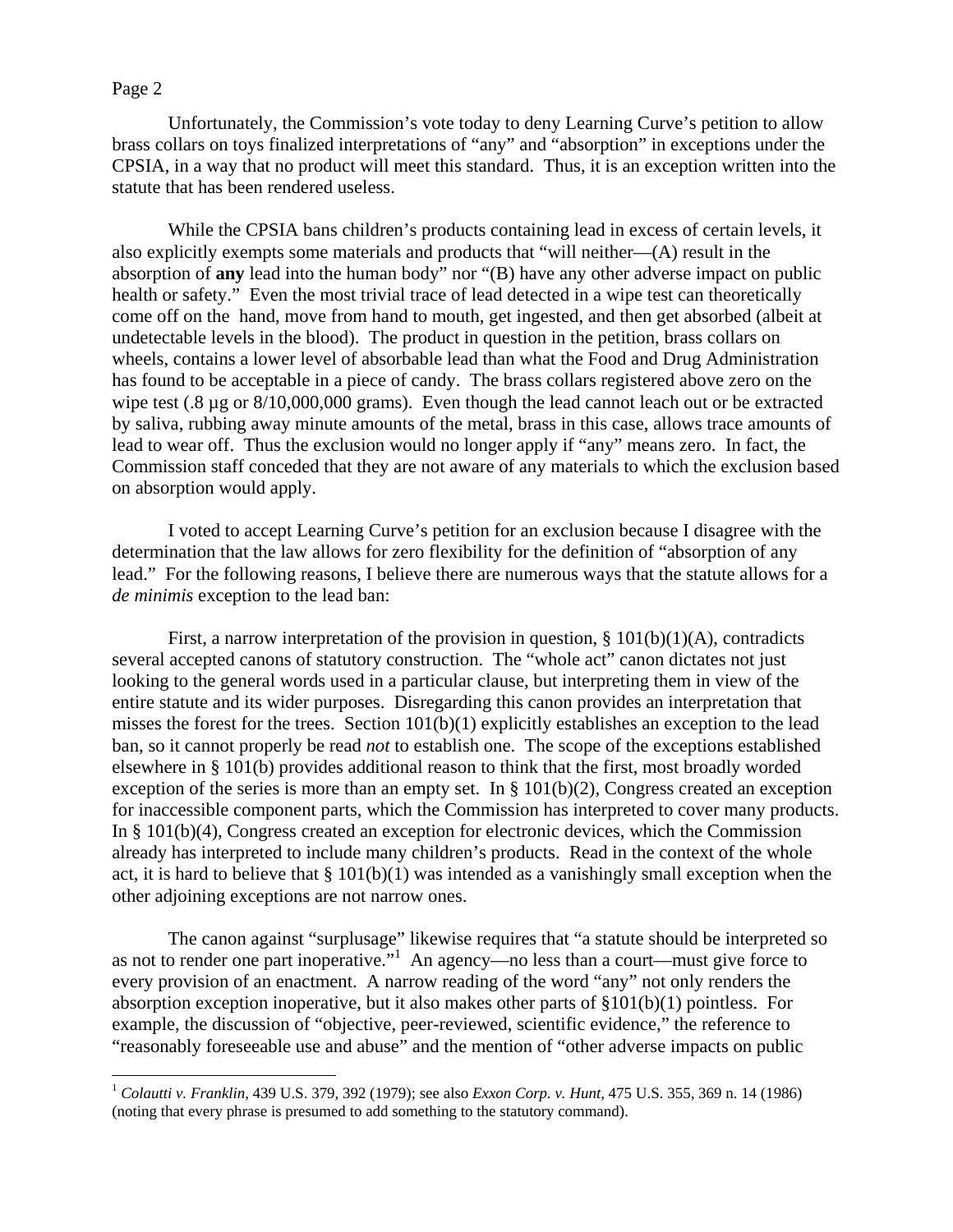## Page 3

 $\overline{a}$ 

health" all become irrelevant if the word "any" by itself negates any exceptions. In contrast, an interpretation permitting a *de minimis* exception solves the surplusage problem by giving meaning to § 101(b)(1)(B). In referring to "any **other** adverse impact on public health," §  $101(b)(1)(B)$  implies that the "absorption of any lead" mentioned in §  $101(b)(1)(A)$  must itself be absorption at a level that would cause an adverse impact on public health or safety.

Most noticeably, the Commission's interpretation violates the canon against absurdity in a variety of ways.<sup>2</sup> The CPSC's stark interpretation imposes enormous costs on retailers and manufacturers, who must abandon non-compliant inventory and re-engineer harmless products, with no added benefit to children. It has, for instance, already led many thrift shops and consignment stores to stop selling children's clothes due to the miniscule lead content in zipper stays and buttons. In addition, the Commission's interpretation prohibits the sale of some toy modeling dough products whose lead content is so low that it would be legal to sell it as food. Further, the Commission's rule requires banning the sale of everything from children's bicycles and brass band instruments to junior golf clubs—even though no detectable rise in blood lead levels occurs from children using these products. Finally, consistent application of the rule will require prohibiting libraries from lending children's books published before 1986 (when some ink used still contained lead). These absurd consequences of CPSC's interpretation become all the more ridiculous when considering that children will still face exposure to traces of lead from everyday products like doorknobs, faucet handles, drawer pulls, and even school lockers. When construction of a statute yields such plainly absurd results, the Commission should reconsider the interpretive approach it has taken.

In addition to violating canons of construction, banning even *de minimis* lead absorption levels that do not compromise children's health and safety turns the entire statute on its head undermining the statute's clear purpose to protect children's health. For instance, where the presence of lead makes the steel frame of a bicycle stronger or makes the steel axle of a toy better able to grip the wheels attached to it (thus minimizing the choking hazard detached small parts would present), the lead increases the overall safety of the product. Worse yet, where refusing an exception will increase unhealthy risks (like using adult products in lieu of children's products), that affirmatively threatens the health and safety of children using these products.

Finally, the Commission's treatment of  $\S$  101(b)(1) becomes even harder to defend in light of the exception it has read into  $\S 102(a)(2)$ 's third-party testing requirements. Section 102(a)(2) states that "before … distributing in commerce *any* children's product that is subject to a children's product safety rule, every manufacturer of such children's product … shall" submit sufficient samples for third-party testing. $3$  Admittedly on its own initiative, the Commission has exempted gemstones, pearls, wood, natural fibers, surgical steel, precious metals, and other natural materials from lead testing when used in children's products despite the reference in the law to "any" children's product. Thus, even though § 102 contains no language whatsoever

<sup>&</sup>lt;sup>2</sup> See *Griffin v. Oceanic Contractors, Inc.*, 458 U.S. 564, <sub>\_\_\_</sub> (1982) ("[I]nterpretations of a statute which would produce absurd results are to be avoided if alternative interpretations consistent with the legislative purpose are available.")(cites omitted); See also *Public Citizen v. United States Department of Justice*, 491 U.S. 440 (1989) (Kennedy, J., concurring in the judgment)("Where the plain language of the statute would lead to 'patently absurd consequences' that 'Congress could not *possibly* have intended,' we need not apply the language in such a fashion."). No legislative history indicates that Congress foresaw such absurd bans when it passed the CPSIA.  $3 \S 102(a)(2)$  (emphasis added).